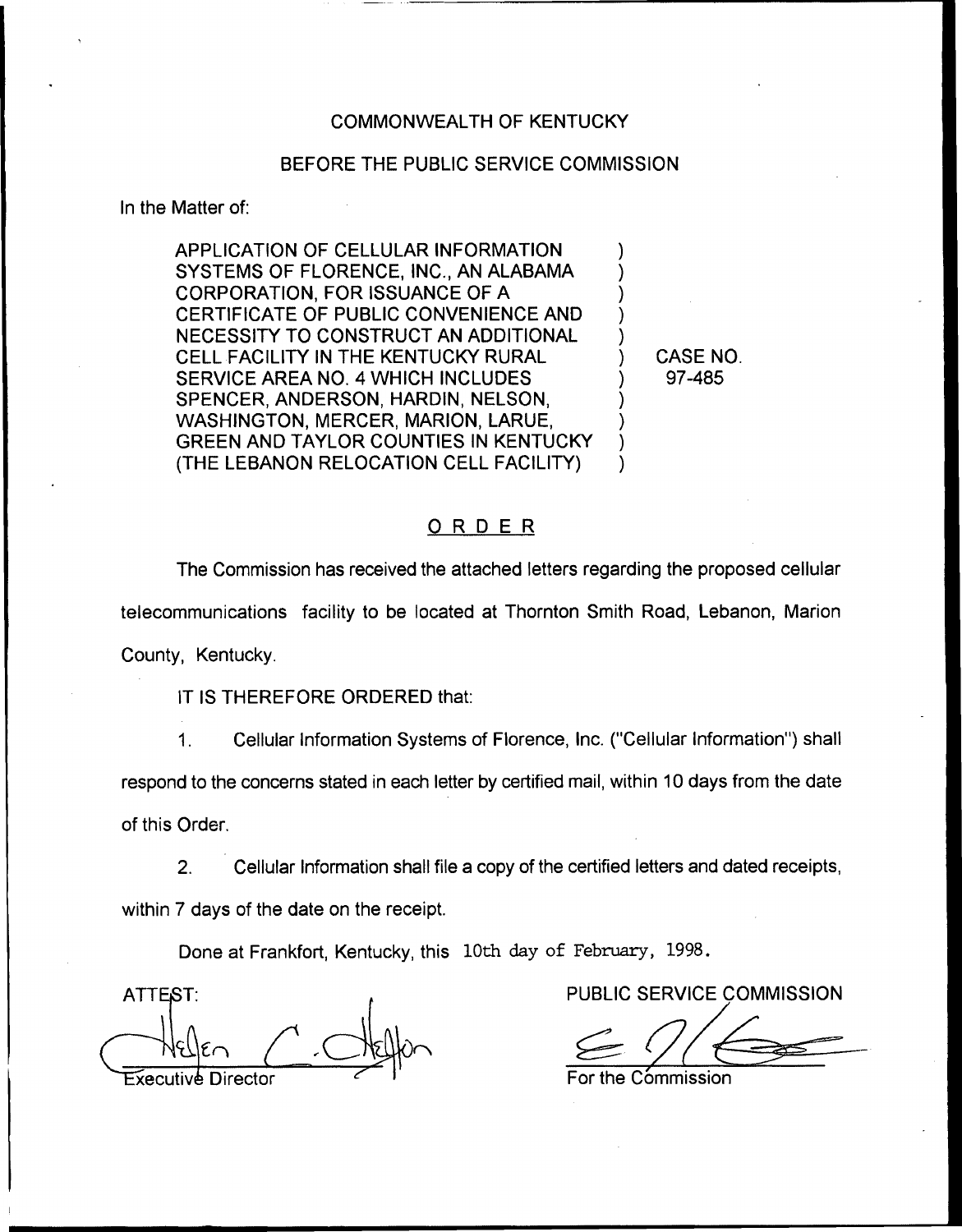## Mark and Bernadette O'Daniel

2515 St. Rose Road Lebanon, KY 40033 Telephone (502) 692-4134 Telephone (502) 692-6275

December 19, 1997

Executive Director's Office Public Service Commission of Kentucky P. O. Box 615 Frankfort, Kentucky 40602



Re: Case No. 97-485

To Whom It May Concern:

Please be advised that this is a request for intervention with regards to the installation of a new cell facility to provide cellular radio telecommunication service to be located at Thornton Smith Road, Marion County, Kentucky. Please note that the undersigned do not believe that Thornton Smith Road is a county owned road.

With the exception of the Public Notice, we have not reviewed any documentation between Cellular Information Systems of Florence, Inc., or had any communication with the other parties that may have an interest in this matter . Our adjoining property is zoned industrial and what affect a facility of this nature could have on the saleability of our property is of great concern to us, However, because Thornton Smith Road may not be a County Road, but a private-owned access road, the ownership and responsibility of Thornton Smith Road, is a greater concern with respect to the maintenance of same during and after construction.

It is our understanding that Cellular Information Systems has previously located a cell facility in an adjoining town and the construction traffic was detrimental to the roads because of the equipment. In addition to the lack of road maintenance the cell facility has proved to be an eyesore to the surrounding landowners.

It is our intention to look out for the best interest of our property and road safety and therefore we ask that this request be set aside until and unless arrangements are made to include all matters at stake.

Please keep us abreast of this matter by calling or directing correspondence to the above address.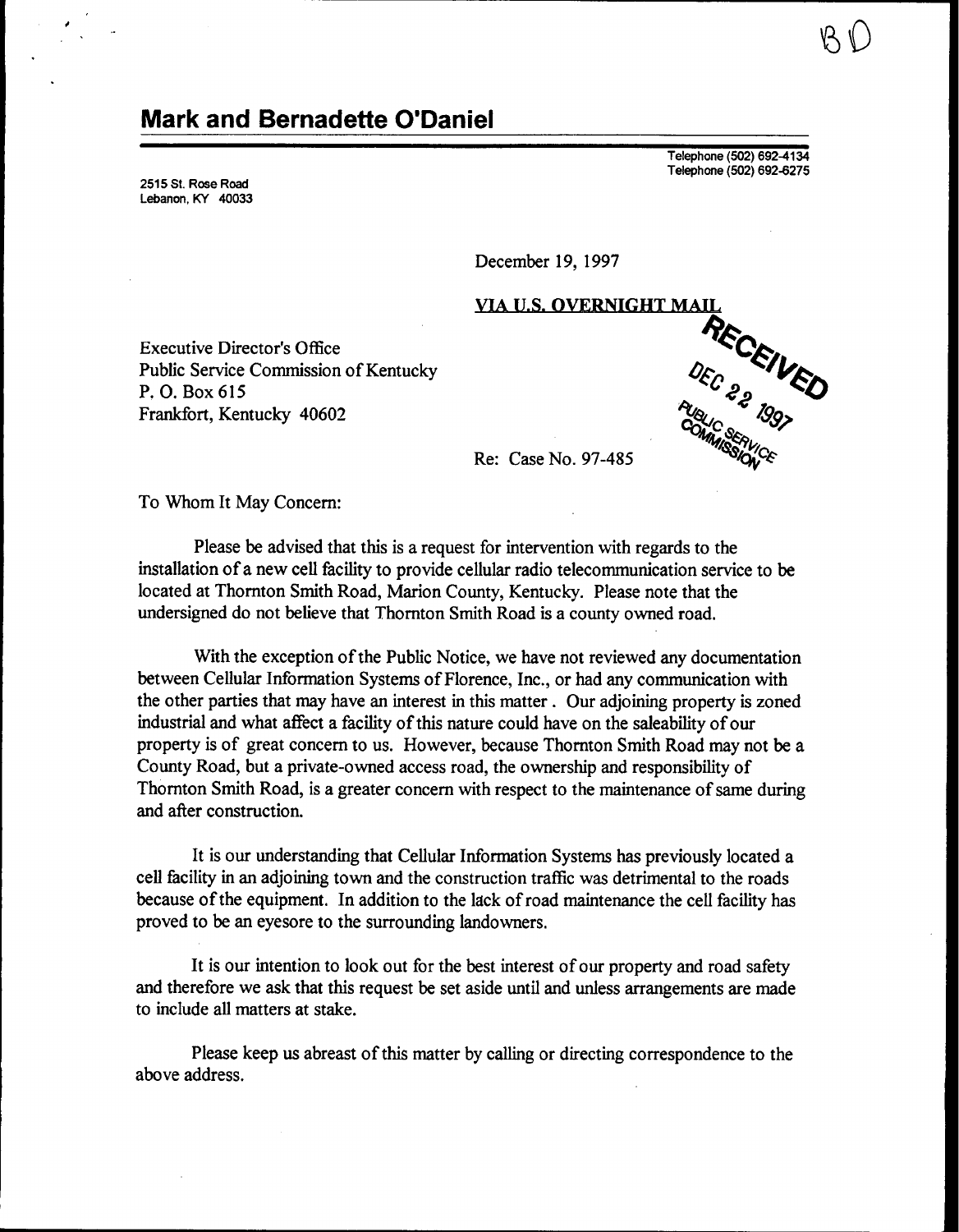Executive Director's Office Public Service Commission of Kentucky December 19, 1997

Page 2

Thanking you for your consideration in this matter, we remain,

Very truly yours,<br>Mark : Dernadelles Maniel

Mark and Bernadette O'Daniel

cc: %.Brent Rice, Esq., Counsel for Cellular Information Systems of Florence, Inc.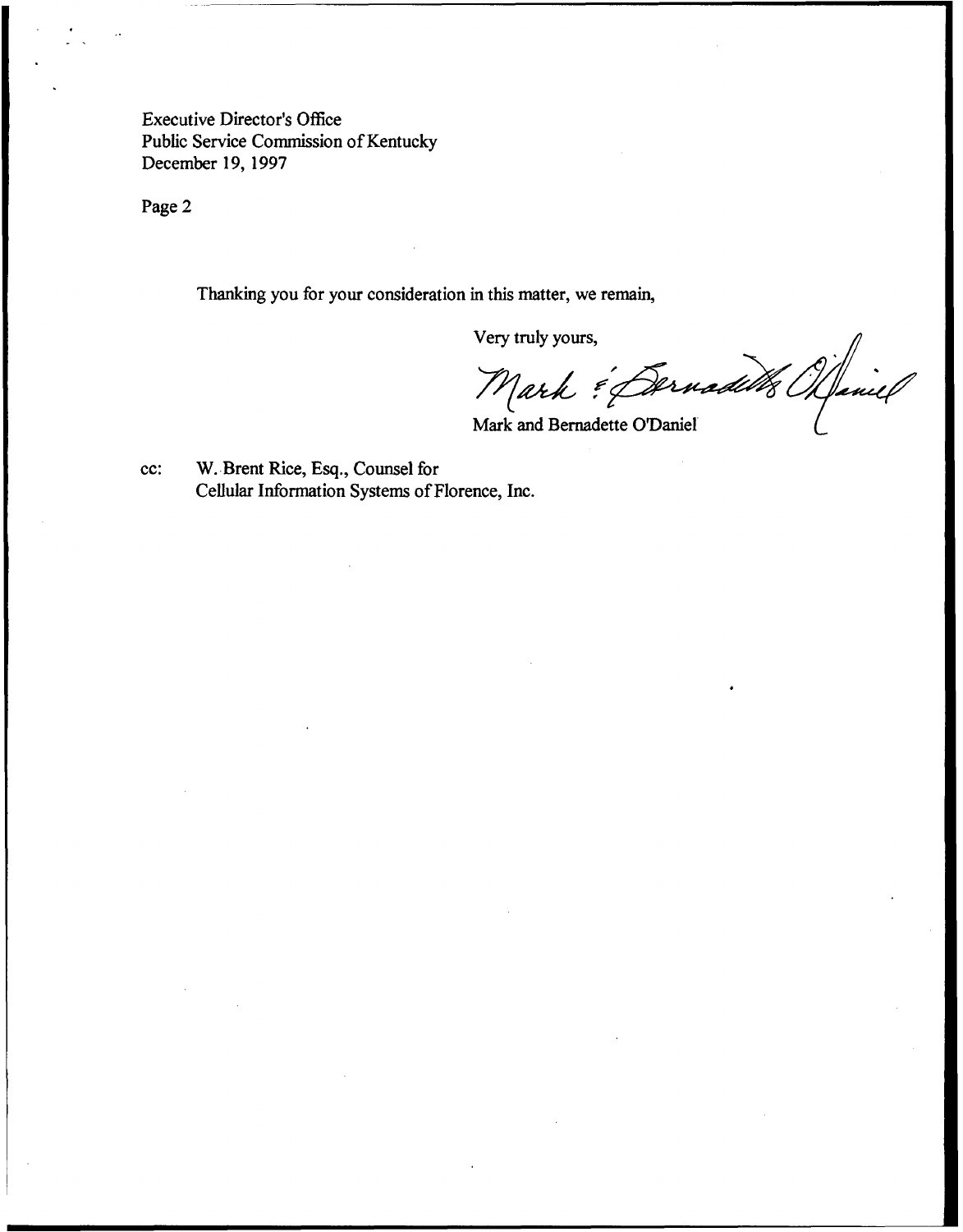## $D$ ec-19-97 06:50A RECEIVED

DEC 19 1997  $\sqrt{5b}$ 

pusuc service **COMMISSION** 

Dear Sir or Madam,

I am writing in reference to the proposed cellular tower, which is to be built on the Rogers' property off Highway 2744. I fail to see the need for a new tower, as 1 am a cellular user and have no communication problems in this area. 1 am also an adjacent landowner and am concerned with the health and well being of my family, as we are the closest household to this proposed tower. My main concerns are as follows:

- 1, The health risks to my wife, three children, myself, and fellow neighbors,
- 2. The health risk to the community as the drainage from this proposed area empties into my lake and into the water supply for the Lebanon and Marion county conununities.
- 3. The interference of television signals, as a friend has had to go to a satellite system since a tower was constructed behind her house.
- 4. The interferencc with cordless phone use.
- 5. How this proposed tower will affect the value of my property and the property of my neighbors.<br>6. What kind of future restrictions or limitations will this impose on myself or my property?
- 6. What kind of future restrictions or limitations will this impose on myself or my property?<br>7. With the height of the tower, damage could occur to my property and/or fatal iniuries to n
- With the height of the tower, damage could occur to my property and/or fatal injuries to my wife, children. myself or neighbors due to the many types of natural disasters that could occur in this area. (tornadoes, earthquake etc.)
- <sup>1</sup> look forward to hearing from you with written assurances that this tower will have no future. <sup>1</sup> would most regret having to take further action oflegal course in this matter. Thank you for your time.

Sincereix<br>Clarles Forsest Mostgome

Charles Forrest Montgomer December 18, 1997

Casento. 97-485

 $P_{\text{More}}$  502-692-4944 Adress 520 Thurnton Smith Rd  $\therefore$  Kertscky Yu o33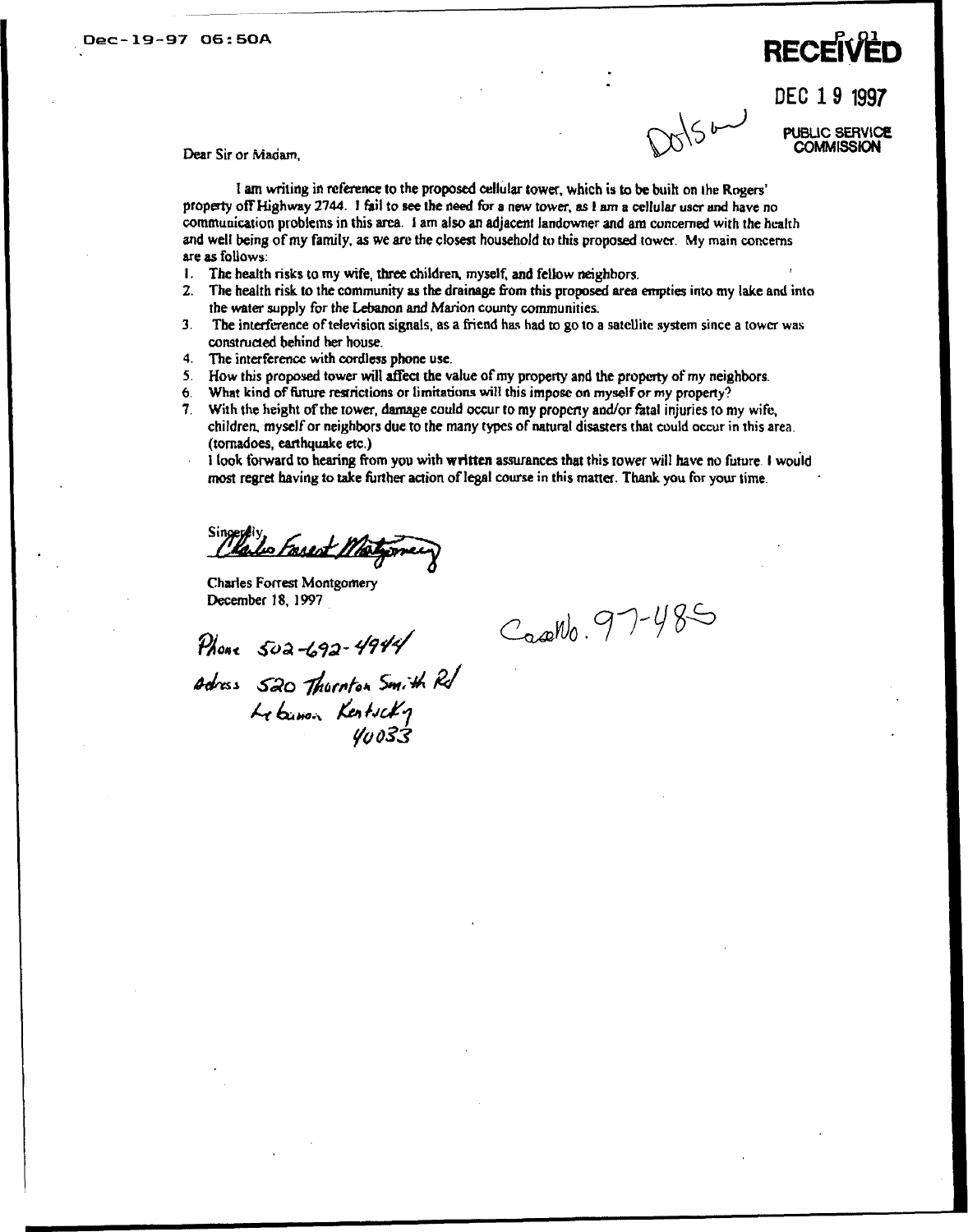PUBLIC SERVICE COMMISSION

Dear Sir or Madam,

I was not satisfied with the response I received from the representatives for Cellular Information Systems of Florence, Inc. regarding the Lebanon Relocation Facility. The gentleman from McBRAYER, McGINNIS, LESLIE & KIRKLAND PLLC, W. Brent Rice, did not address the concerns of future restrictions or limitations against me as an adjacent landowner. This issue is of major importance for anything I may build concerning height or distance from said Tower. This is relevant as to the question of resale value of my property.

I would also like answers to the questions of environmental hazards as to the water supply to my lake and the community of Lebanon and Marion County, maximum height, and future restructure of this facility.

As to the availability of structures to place this Tower on, there is a water tower in close proximity to this proposed sight. There is also higher ground on the same property and on s4iacent properties that I beleve would be more suitable for this project.

I would like to know the precise amount of radiation this facility will emit as I can seek advice as to there being no unsafe levels of radiation, non-ionizing or other.

I am asking for a delay in the start of construction until all my questions present and Future are satisfactorily answered in full, in writing.

Sincerely,

Charles Fotrest Montgomery

Re: Public Service Commission Case No. 97-485 Dated January 3; 1998

Copy to W. Brent Rice Donald Reed Public Service Commission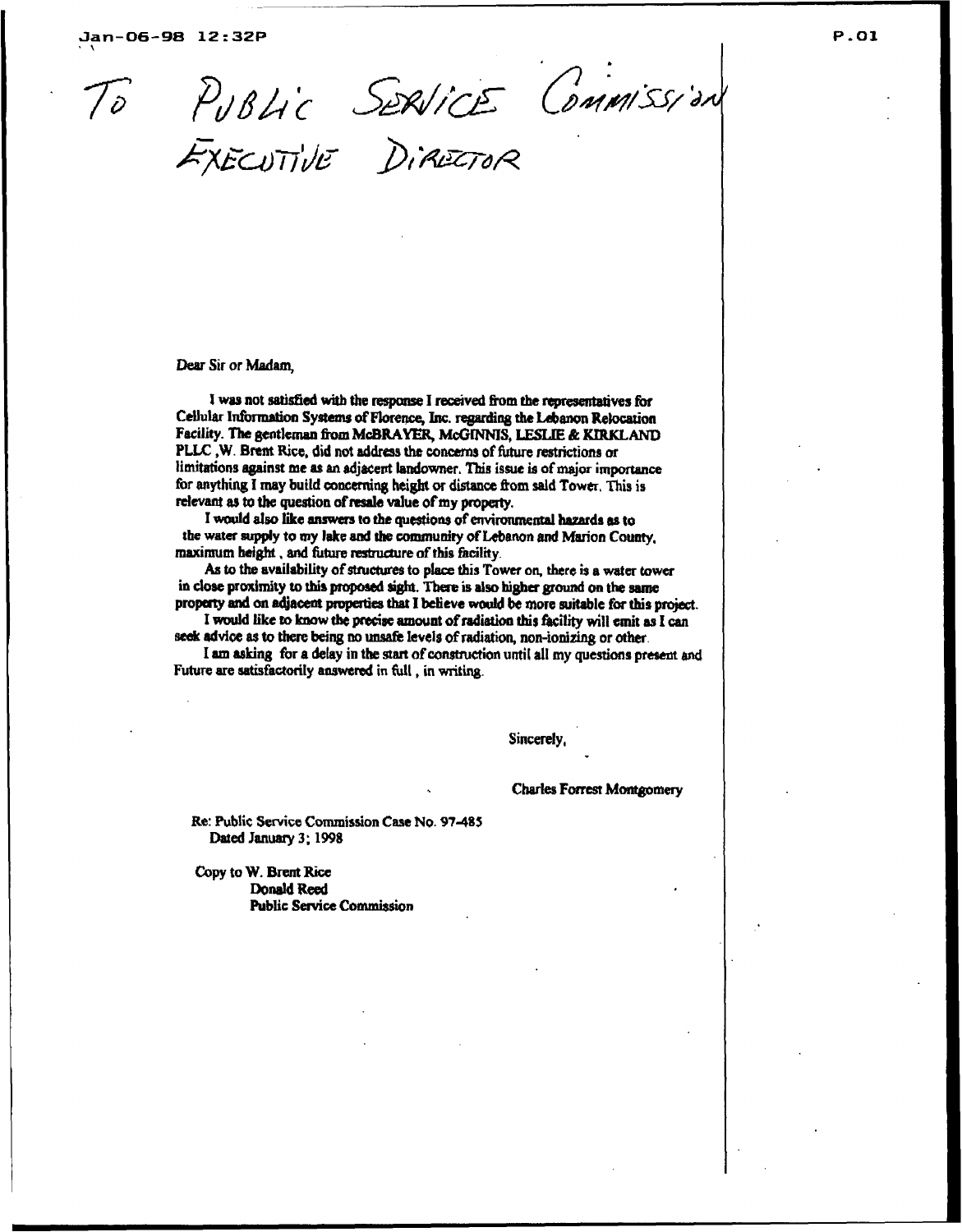TO EXECUTIVE DIRECTOR PUBLIC SERVICE COMMISSION

 $FAANKFORT$   $Ky.$   $H0602$ 

Dear Sir or Madam,

1 am writing in reference to the proposed cellular tower, which is to be built on the property off Highway 2744. I fail to see the need for a new tower, as I am a cellular user and have no communication problems in this area. l am also an adjacent landowner and am concerned with the health and well being of my family, as we are the closest household to this proposed tower. My main concerns are as follows:

- 1. The health risks to my wife, three children, myself, and fellow neighbors,  $\overline{z}$ . The health risk to the community as the drainage from this proposed area
- The health risk to the community as the drainage from this proposed area empties into my lake and into the water supply for the Lebanon and Marion county communities.
- 3. The interference oftelevision signals, as a friend has had to go to a satellite system since a tower was constructed behind her house.
- 4. The interference with cordless phone use.
- 5. How this proposed tower will affect the value of my property and the property of my neighbors.
- 6. What kind of future restrictions or limitations will this impose on myself or my property?
- 7. With the height of the tower, damage could occur to my property and/or fatal injuries to my wife, children, myself or neighbors due to the many types of natural disasters that could occur in this area. (tornadoes, earthquake etc.)

I look forward to hearing from you with written assurances that this tower will have no future. <sup>1</sup> would most regret having to take further action of legal course in this matter. Thank you for your time.

Clarke Forest Motorney

Charles Forrest Montgomery December 1S, 1997

Phone  $502 - 692 - 4944$ 

Adress 520 Thurnton Smith Rd Lebanon Kentscky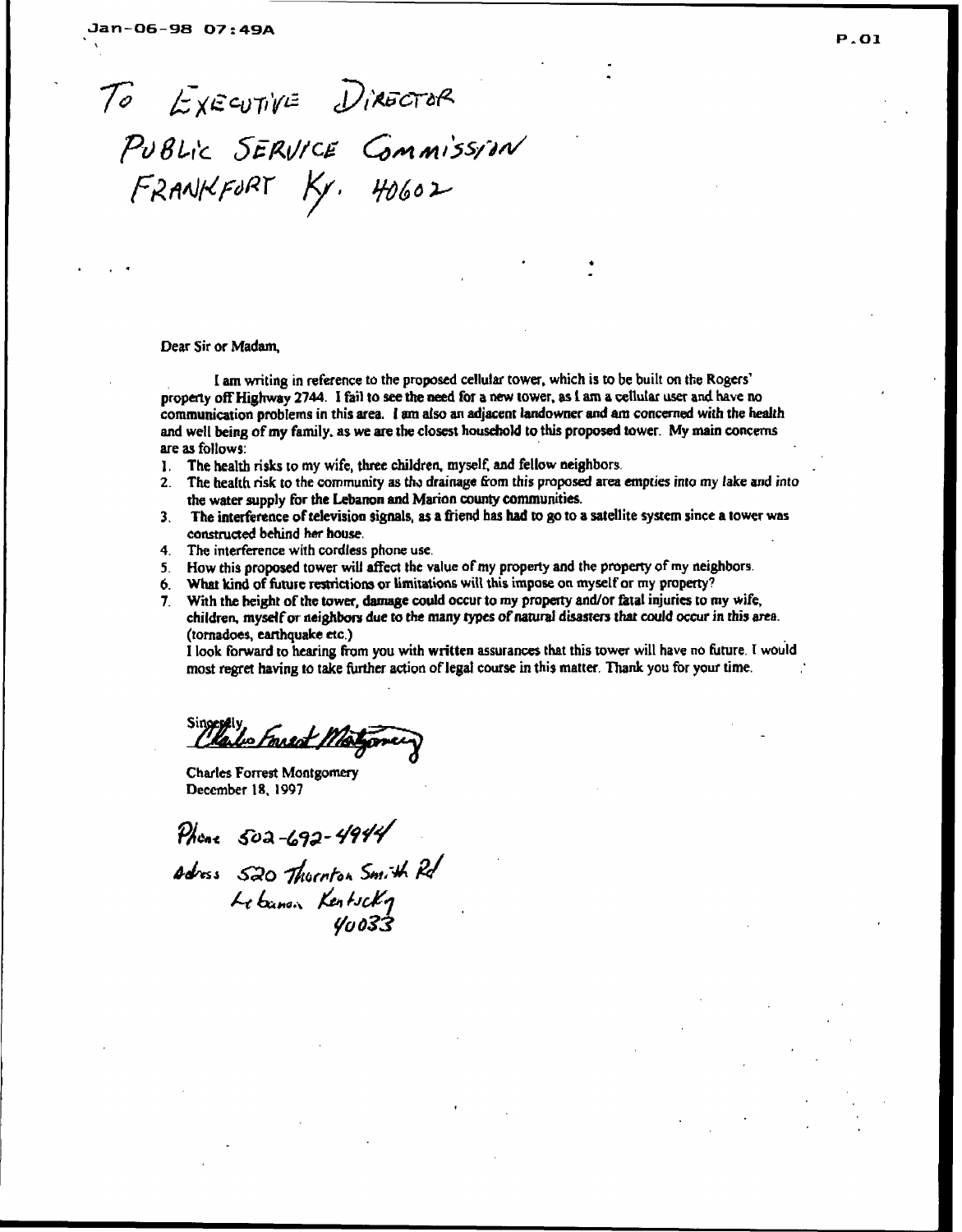Dotson

DEC 23 1997

 $\sim$  $m$  $M$ BLIC SERVIC<br>OMMISSION

Dear Sir or Madam,

I am writing in reference to the proposed cellular tower, which is to be built on the property off Highway 2744. I fail to see the need for a new tower, as I am a cellular user and have no communication problems in this area. I am also an adjacent landowner and am concerned with the health and well being of my family, as we are the closest household to this proposed tower. My main concerns are as follows:

- 1. The health risks to my wife, three children, myself, and fellow neighbors.<br>2. The health risk to the community as the drainage from this proposed area
- 2. The health risk to the community as the drainage from this proposed area empties into my lake and into the water supply for the Lebanon and Marion county communities.
- 3. The interference oftelevision signals, as a friend has had to go to a satellite system since a tower was constructed behind her house.
- 4. The interference with cordless phone use.
- 5. How this proposed tower will affect the value of my property and the property of my neighbors.
- 6. %hat kind of future restrictions or limitations will this impose on myself or my property?
- 7. With the height of the tower, damage could occur to my property and/or fatal injuries to my wife, children, myself or neighbors due to the many types of natural disasters that could occur in this area. (tornadoes, earthquake etc.)

I look forward to hearing from you with written assurances that this tower will have no future. I would most regret having to take further action of legal course in this matter. Thank you for your time.

Sincerely, Great Montgome

Charles Forrest Montgomery December 18, 1997

 $Adness$   $6267l$ irnton Sn $4h$  Rd Lebanon Kentucky 40033

Voice pager

Docket # 97-485